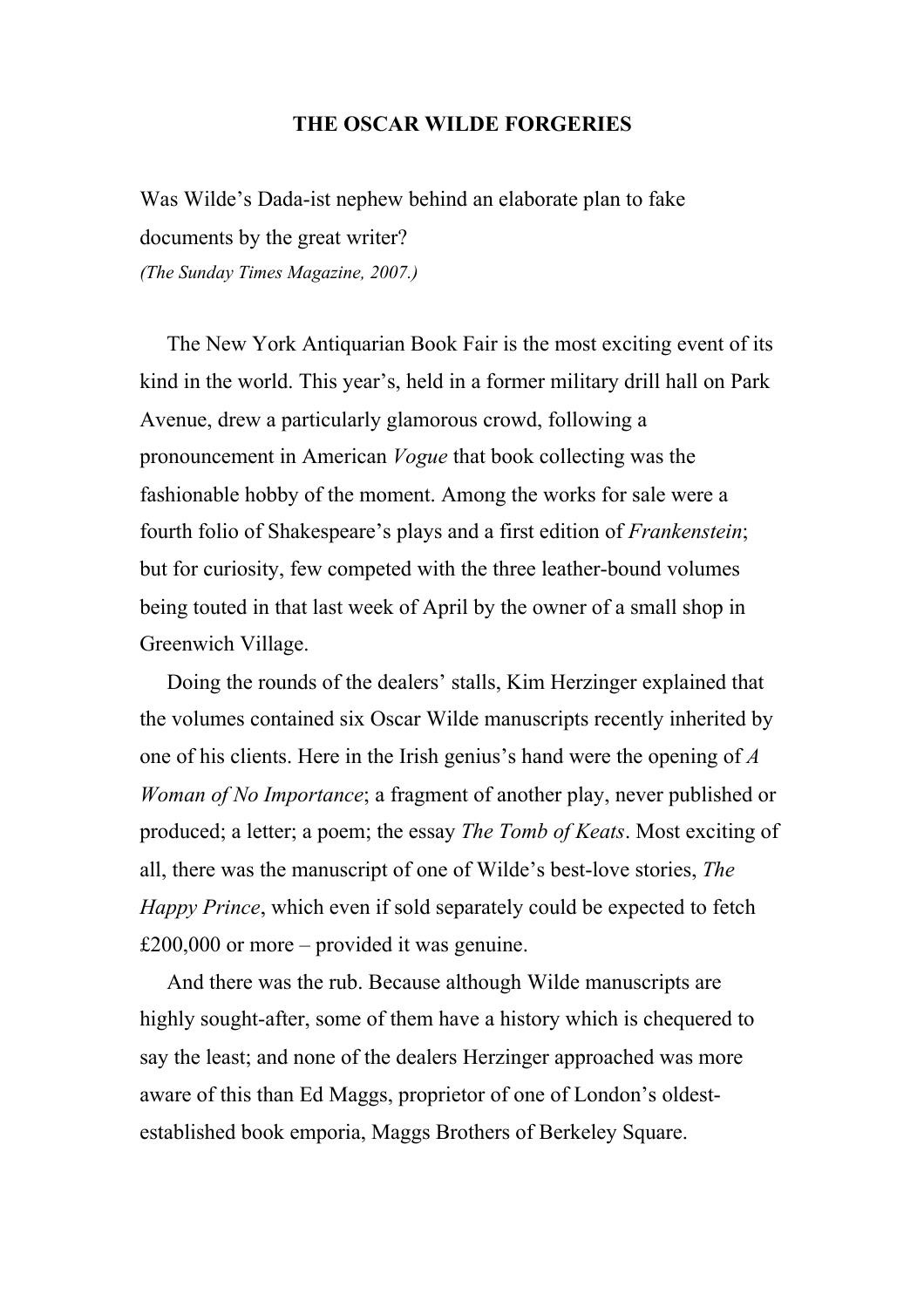Examining the pages of *The Happy Prince*, Maggs came to the conclusion not only that the manuscript was 'wrong' (as dealers commonly describe fakes), but that its origins lay in a batch of papers which had caused anxiety and financial embarrassment to some of the book world's most distinguished experts ever since the 1920s – his own family firm among them. It is a story involving avarice, forgery, two of France's leading authors – and very possibly Wilde's prize-fighting, poetry-writing nephew and his beautiful Surrealist wife.

 So extraordinary and far-reaching were these events that the evidence is still kept as a ready source of reference by Maggs Brothers more than eight decades later. Inside a folder held at the company's rambling, highceilinged offices are piled letters, telegrams, poems and the handwritten texts of several of Wilde's works. The earliest letter, sent from 11 rue Scribe, Paris, is dated  $8<sup>th</sup>$  April 1921 and reads as follows:

## *Dear Sir,*

 *It has been suggested to me by Messrs Brentano's here that you might be interested in the original manuscript of Salome by the late Oscar Wilde. This manuscript is complete, written in ink and the first page bears the inscription "A Mon Ami Pierre Louys", same as the dedication page of the published version, and signed in full. I could not consider its sale for less than ten thousand francs and I will thank you to advise me if you are interested.*

## *Very truly yours,*

## *Pierre Louys*

 Since Loüys, a celebrated – and reviled – writer of erotic poetry and novels, was known to have helped Wilde with the text of his play *Salomé* (written in French), Maggs Brothers had every reason to be excited. Wilde had been dead for twenty years, and though in Britain his reputation remained overshadowed by the scandal of his homosexuality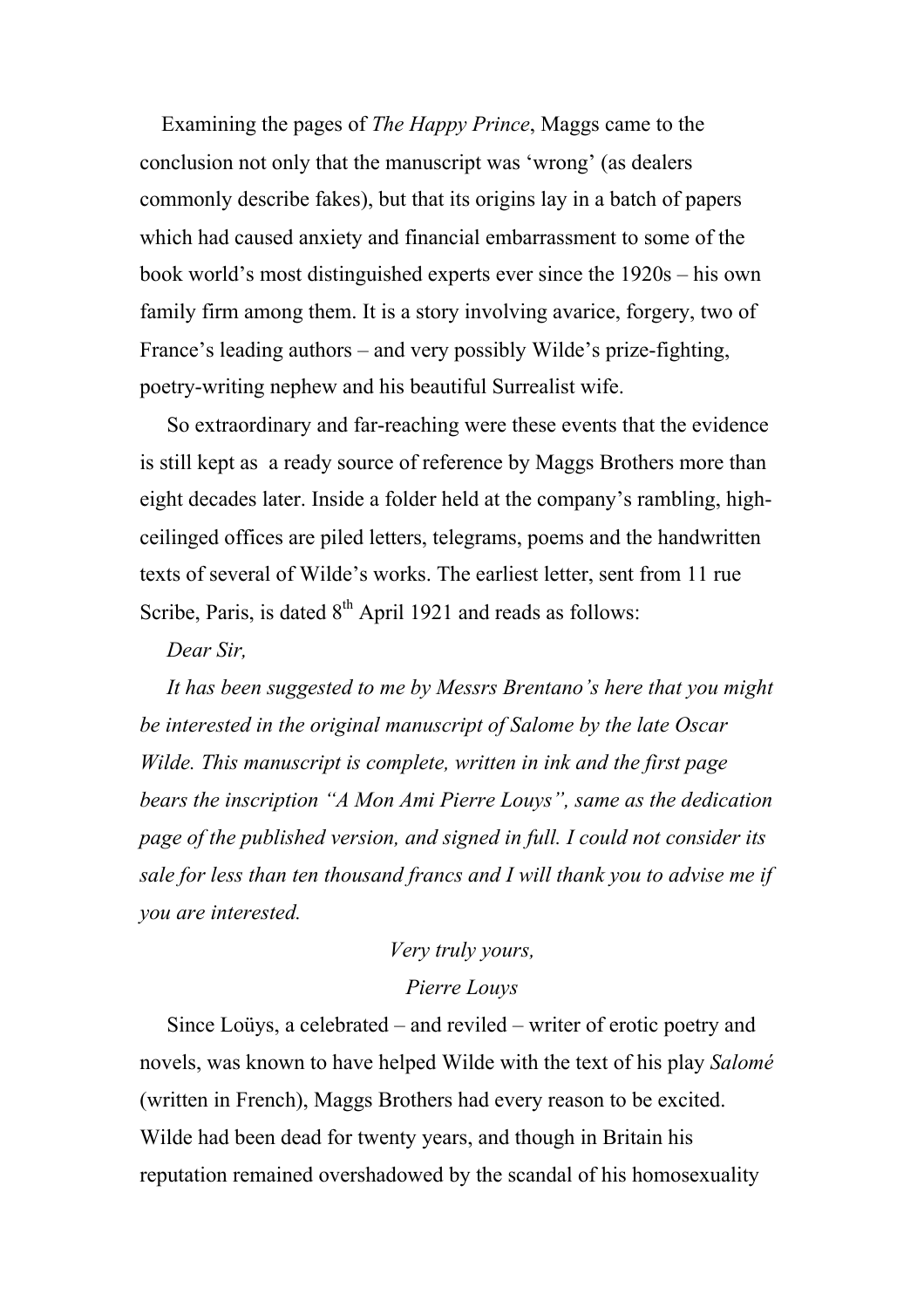and imprisonment, there were enthusiasts elsewhere – particularly in America – who were willing to pay large sums for his papers. As the next letter from rue Scribe, dated  $13<sup>th</sup>$  April, makes clear, Maggs Brothers were quick to declare their interest, though they balked at the price. The figure eventually settled on was 5,000 francs.

 Meanwhile, on the other side of the Irish Sea, similar letters were arriving at one of Dublin's leading bookshops. Also sent from 11 rue Scribe, and bearing the signature of the novelist and future Nobel Prizewinner André Gide, they offered Hodges, Figgis & Co the original manuscript of *The Importance of Being Earnest*. Again, the combination of a mouth-watering literary treasure and an eminent living writer proved irresistible. In the months that followed, the firm's senior director William Figgis bought this and every other item that he was offered.

 For any present-day collector tempted by the manuscripts being sold in New York, the most interesting point about Figgis's purchases is that they included one of the very same pieces, *The Tomb of Keats*. It was not a substantial or especially famous work, but it was to play a vital part in the events that followed.

 If collecting Wilde papers is an unusually complicated business, it is partly because of the chaotic dispersal of his possessions after he was imprisoned and declared bankrupt in 1895. The auction sale of his house and its contents became such a free-for-all that the police had to be called; as a result, the provenance of a particular document is often impossible to establish. In addition, Wilde's handwriting had, in his own words, 'gone to bits' by the end of his life, giving anyone inclined to copy it a helpful margin of error

 There are, however, certain helpful clues to authenticity, one being the type of inscriptions Wilde wrote. 'You can tell a Wilde inscription a mile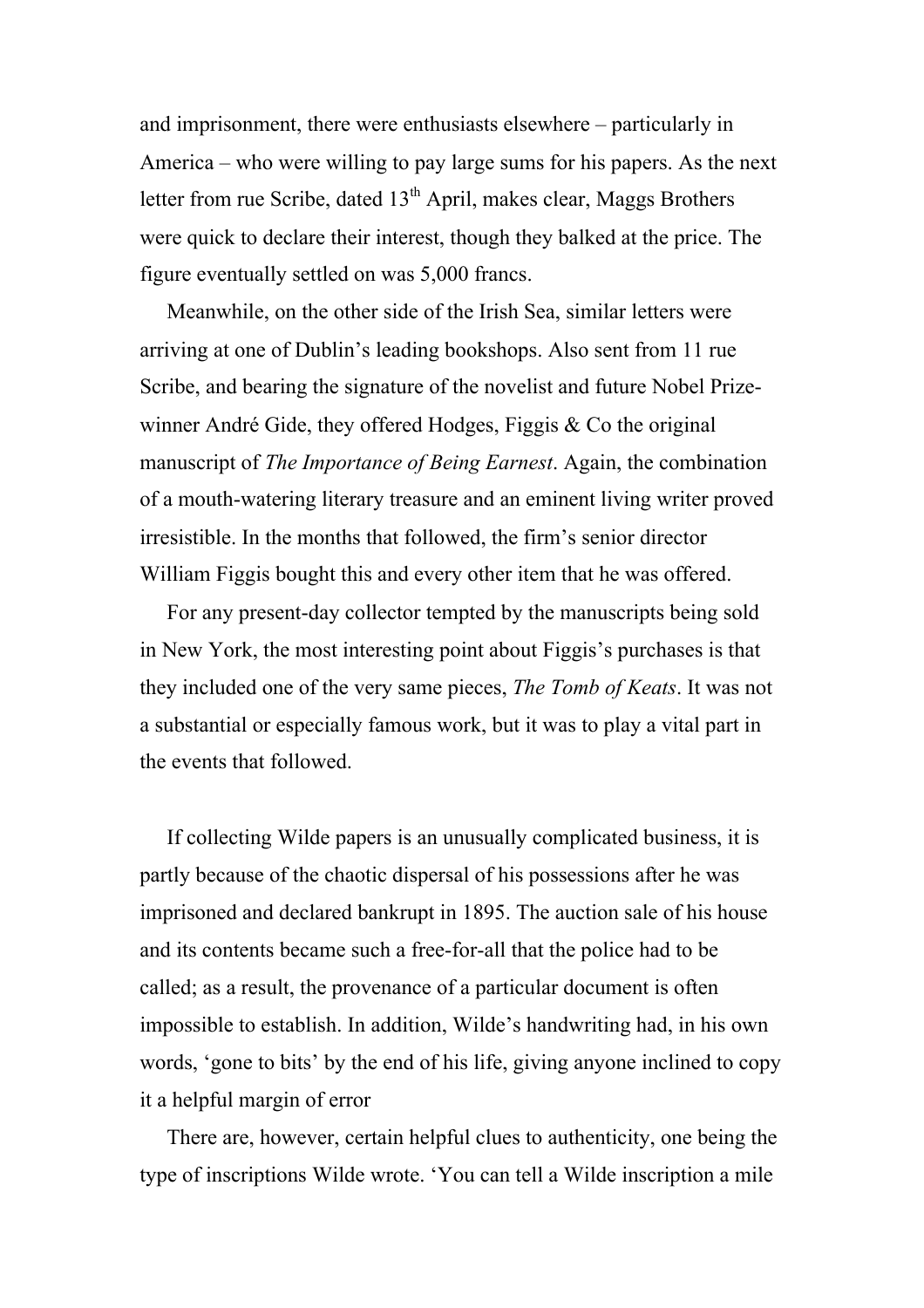off, because it's always rather good,' says Jeremy Mason, a London antiquarian who has collected Wilde papers for over 30 years. 'Oscar never just signed books, he always went the whole mile: "In Oxford, in June, to my beautiful red-rose-lipped boy of my desires" – that kind of thing.' Kim Herzinger insists that one of the manuscripts in his possession bears just such an inscription, revealing 'some very inside things about Wilde', but refuses to divulge exactly what it is.

 Another clue is the type of paper Wilde used – and it was this that set the cat among the pigeons in 1921 when Maggs Brothers sold the manuscript of *Salomé* on to a New York book dealer called Gabriel Wells. Noticing that the pages on which the play was written bore the watermark of the Strathmore Paper Company in Massachusetts, Wells made some enquiries. His conclusion was that the paper in question had not gone on the market until 1915 – fifteen years after Wilde's death.

 Given such obvious evidence of fraud, one might have expected Maggs Brothers to call in the police and put an end to the matter. But a strange feature of this story is the reluctance of those duped to acknowledge their mistakes and take decisive action. Instead, Maggs Brothers sent 'Pierre Loüys' a letter which is a masterpiece of huffing and puffing. 'Dear Sir,' it begins, 'A most extraordinary thing has happened, the genuineness of the Wilde Salome MS has been questioned, indeed declared to be a forgery…'

 Equally surprising is the forger's determination to brazen things out: his long typewritten reply tells a complicated tale of Wilde leaving a package of manuscripts with him shortly before being sent to prison. But in the meantime Maggs Brothers had discovered that 11 rue Scribe was not a private house but a poste restante. It seemed not only that the manuscripts they had bought were fakes, but that the person claiming to be Pierre Loüys was an impostor.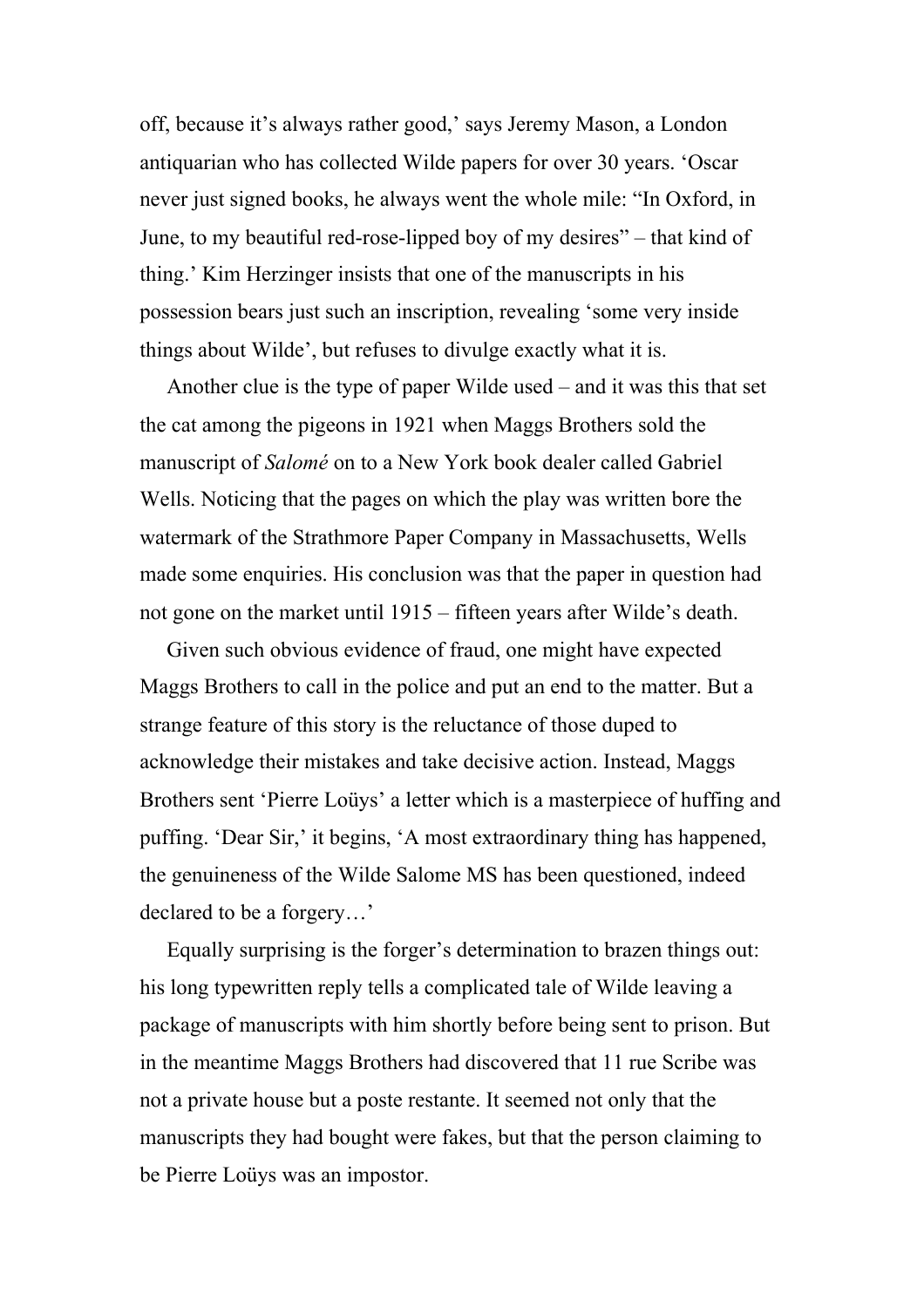At this point the forger seems, not surprisingly, to have ended his correspondence with Maggs Brothers. But he had not finished with William Figgis: indeed, so successful was his continuing deceit that, having sold them everything of Wilde's he claimed to own, 'André Gide' promised to obtain further material from the widow of another of Wilde's friends.

 It was at the end of the year that the penny finally dropped, when Figgis sold *The Tomb of Keats* and a Wilde prose poem called *The Disciple* to another dealer, who questioned their authenticity. Figgis decided to seek an opinion from Maggs Brothers – only to discover that they had a similar story to tell.

 Figgis, as his memoirs make clear, was not a man to take a swindle lying down, and he immediately set off for France to confront the fraudster. On arriving in Paris, he found no sign of 'Gide'; but he did make contact with 'one Dorian Hope who came to see me after dinner. He was dressed like a Russian count with a magnificent fur-lined overcoat; a plausible well-turned out youth of about 25. He represented himself as secretary to André Gide, who, he said, was unavoidably absent in Italy…I had a long chat with this emissary and did my best to catch him out.' Although Hope said nothing that immediately incriminated him, Figgis later came to believe that he was 'the prime mover in the whole business'.

 The appearance of a con man calling himself Dorian – or Sebastian – Hope is first recorded in New Orleans in 1919. The choice of alias is significant: 'Dorian' obviously derives from *The Picture of Dorian Gray*, while 'Sebastian' may have been borrowed from Sebastian Melmoth (the name Oscar Wilde used after his release from jail), or from Saint Sebastian, long associated with homosexuals. In this incarnation, says Ed Maggs, Hope's game was 'to batten on to discreetly homosexual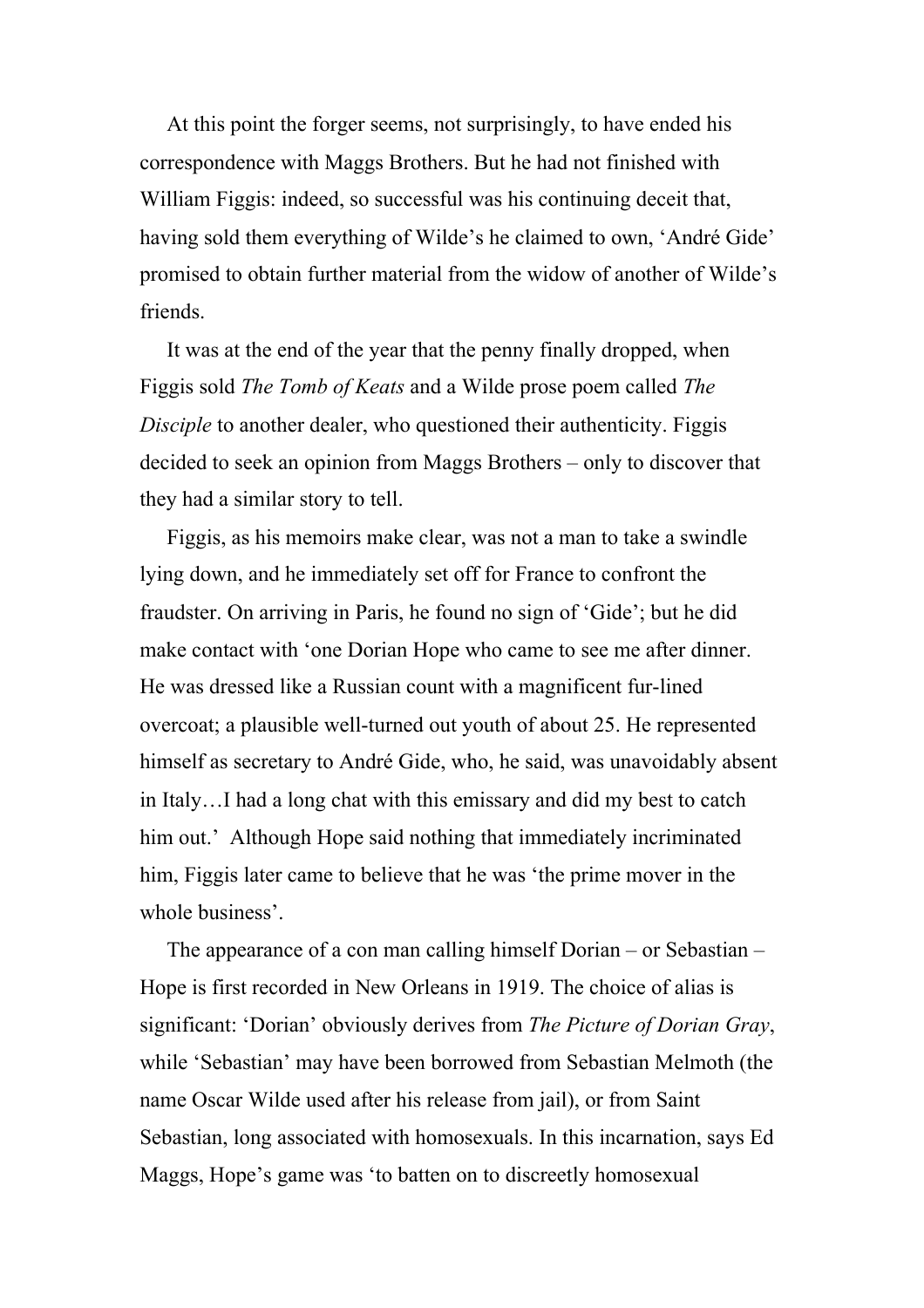clergymen and try to take money off them'. From New Orleans he travelled to Washington DC and then Toronto, before arriving in London in 1920. Here, as genuine letters in the Maggs Brothers archive reveal, he became friendly with Wilde's former boyfriend Lord Alfred Douglas, who offered criticism of his poetry and invited him to Brighton for the weekend ('I have ordered a room at the Metropole Hotel. So if you came down we could spend a couple of days together…').

 None of this, however, was yet known to William Figgis, whose next step was to visit the home of the real André Gide. The novelist, furious that his name had been used by an impostor, contacted the French police, who suggested that Figgis help them set a trap. But Figgis revealed in a letter to the forger that some of his manuscripts were considered suspect, at which point Sebastian Hope fled Paris for London.

 How Hope was allowed to get away is another baffling aspect of this narrative. London should have been no safer for him than Paris: Gide even managed to discover his address there. All that was required was for Figgis to ask the police to arrest him – but he didn't. Why not?

 The answer seems to lie in a letter Figgis received at the end of April 1922 from one of the leading Wilde experts of the day, Christopher Miller, asking to see the manuscripts he had bought. Figgis agreed, whereupon Miller declared them all to be genuine, and offered to buy as many as he could afford.

 Perhaps Figgis, in spite of everything, believed that Miller was partly or wholly right. It is a classic con man's ploy to use a few genuine items to pass off a mass of counterfeit ones, and it is possible (given his association with Lord Alfred Douglas) that at least some of Hope's material was authentic. At any rate, Figgis sold *The Tomb of Keats* and *The Disciple* to Miller, who promptly sold them on to American clients. In view of this, prosecuting Hope can no longer have seemed so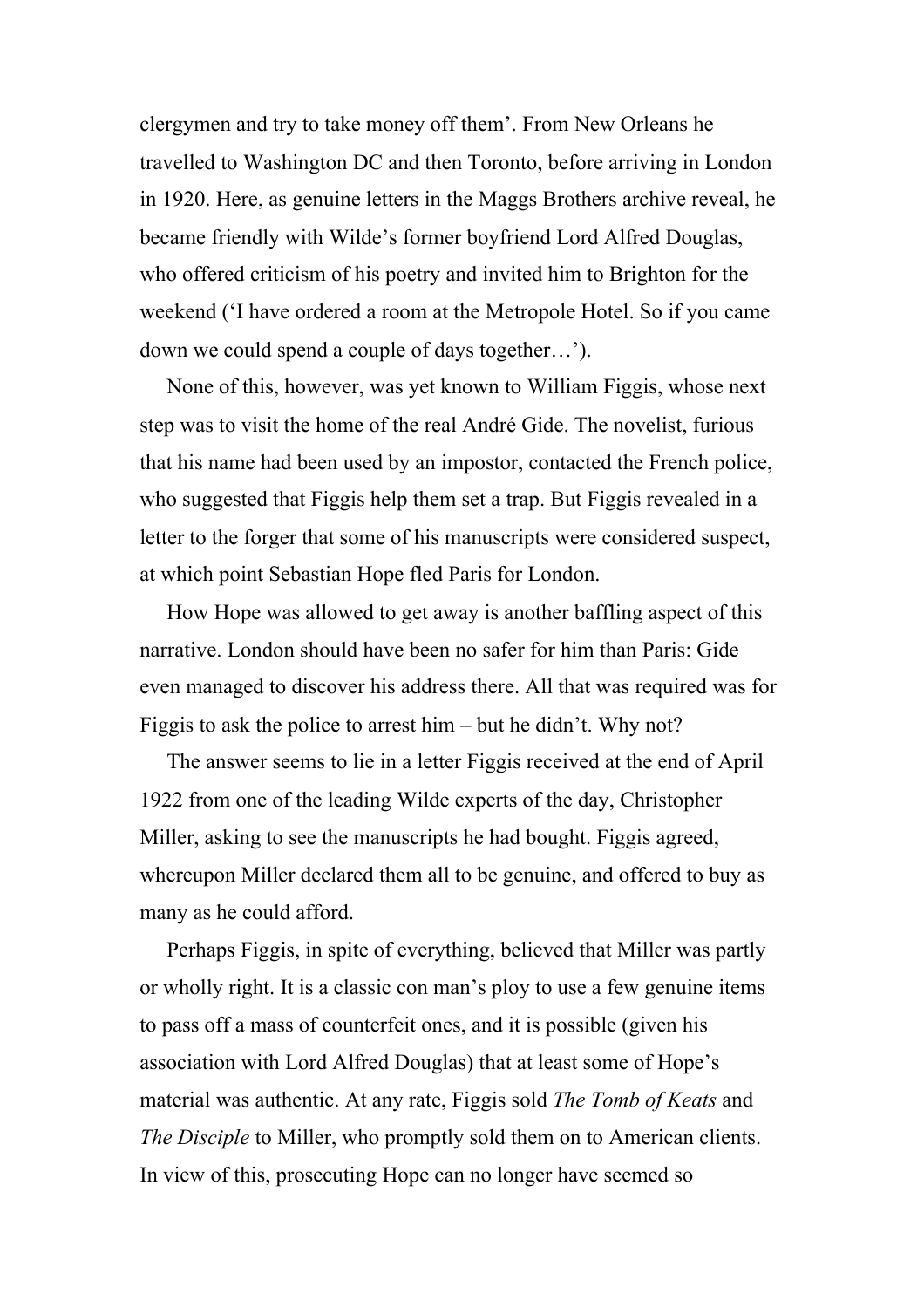desirable; and by the time Miller set eyes on the forgeries Maggs Brothers had bought, and realised his mistake, Hope's trail had gone well and truly cold.

 To sell an Oscar Wilde manuscript as genuine when it is known to be fake is clearly a criminal offence. In many cases, however, it is impossible to be 100 per cent sure one way or the other. According to Jeremy Mason, even well-known auction houses have sometimes been less than thorough in their research, covering themselves with a standard note in small print that the buyer's money will be returned if an item is 'not as described'; but prosecutions for deliberate deceit are few and far between. If ever there was a case of 'buyer beware', this is it.

 The curious thing is, though, that even an acknowledged fake can have a market value, as Bruce Whiteman of the William Andreas Clark Memorial Library in Los Angeles explains. Whiteman – another possible buyer contacted by Herzinger – not only keeps several Sebastian Hope forgeries as part of a magnificent Oscar Wilde collection, but admits that he knowingly bought two counterfeit other 'Wilde' letters, pasted into an edition of *Salomé*, for \$1,000.

 'There's always interest in famous people,' he says, 'and these things are part of their canonical status: minor writers don't get forged. The two letters I bought were supposedly to Pierre Loüys, which was a very important relationship, and they were fairly well done visually, though according to the dates on them one would have had to be written when Loüys was only 15. I also think it's good to institutionalise these things so that they don't keep resurfacing.'

 As far as the Sebastian Hope forgeries are concerned, their worth hinges on a single question – what was Hope's real identity? The most plausible theory, advanced by the Wilde expert Dudley Edwards in 1956,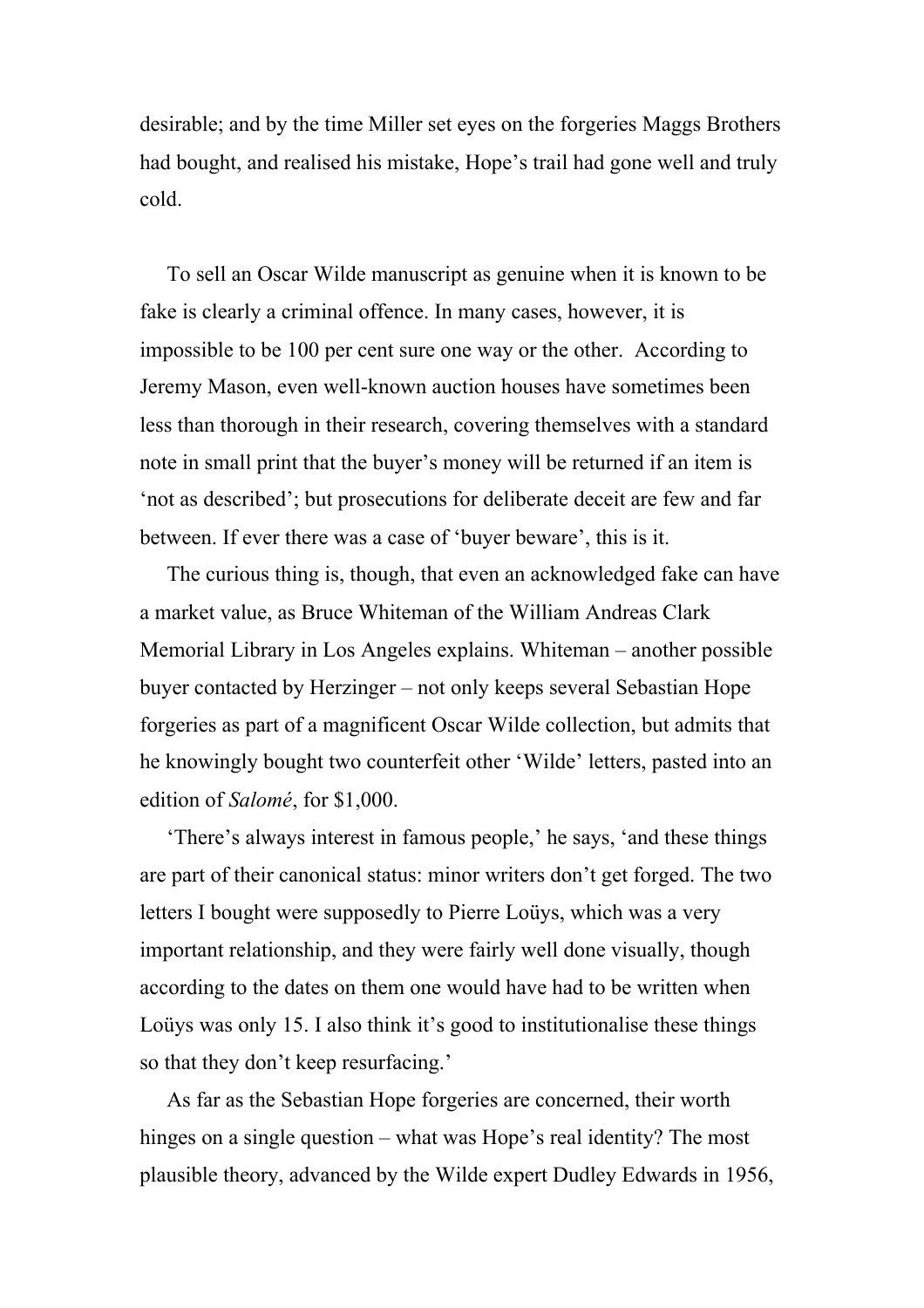is that he was Fabian Lloyd, the nephew of Oscar Wilde's wife Constance.

 Born in 1887, Lloyd was a larger-than-life character, fond of making mischief – and of using aliases. Intelligent, handsome and well-built, he was useful both with a pen and with his fists, and in 1916 even fought a boxing match against the world champion Jack Johnston. According to Roger Lloyd Conover in the recently published anthology *4 Dada Suicides*, 'When he stepped into the ring he invariably announced himself as the "Poet and Boxer Arthur Cravan", as if dividing himself in two. This was usually followed by a long string of pedigrees (hotel thief, snake-charmer, grandson of the Queen's Chancellor, nephew of Oscar Wilde, poet with the shortest haircut in the world…)'.

 It was under the name of Cravan that Lloyd established himself in Paris shortly before the First World War as one of the forerunners of the anarchic literary and artistic movement known as Dada. He seemed to cause a commotion wherever he went, arriving clad only in a jockstrap or firing a pistol in the air; in New York he was bundled away by police after starting to strip during a lecture he was giving.

 Cravan edited (and wrote all of) a magazine called *Maintenant*, two of whose articles are particularly interesting. One is an interview which makes merciless fun of André Gide; the other tells of a supposed meeting with Oscar Wilde thirteen years after his official date of death.

 In the Wilde 'interview', Cravan refers to his own 'detestable nature, which…makes me sometimes honest, sometimes deceitful'. There is no doubt that he would have enjoyed making fools of book dealers, and that he was extremely resourceful, as his life after the outbreak of the First World War indicates. Determined not to fight, he managed to escape to New York; when America entered the war, he slipped into Canada and eventually made his way to Mexico. Here he started a boxing school and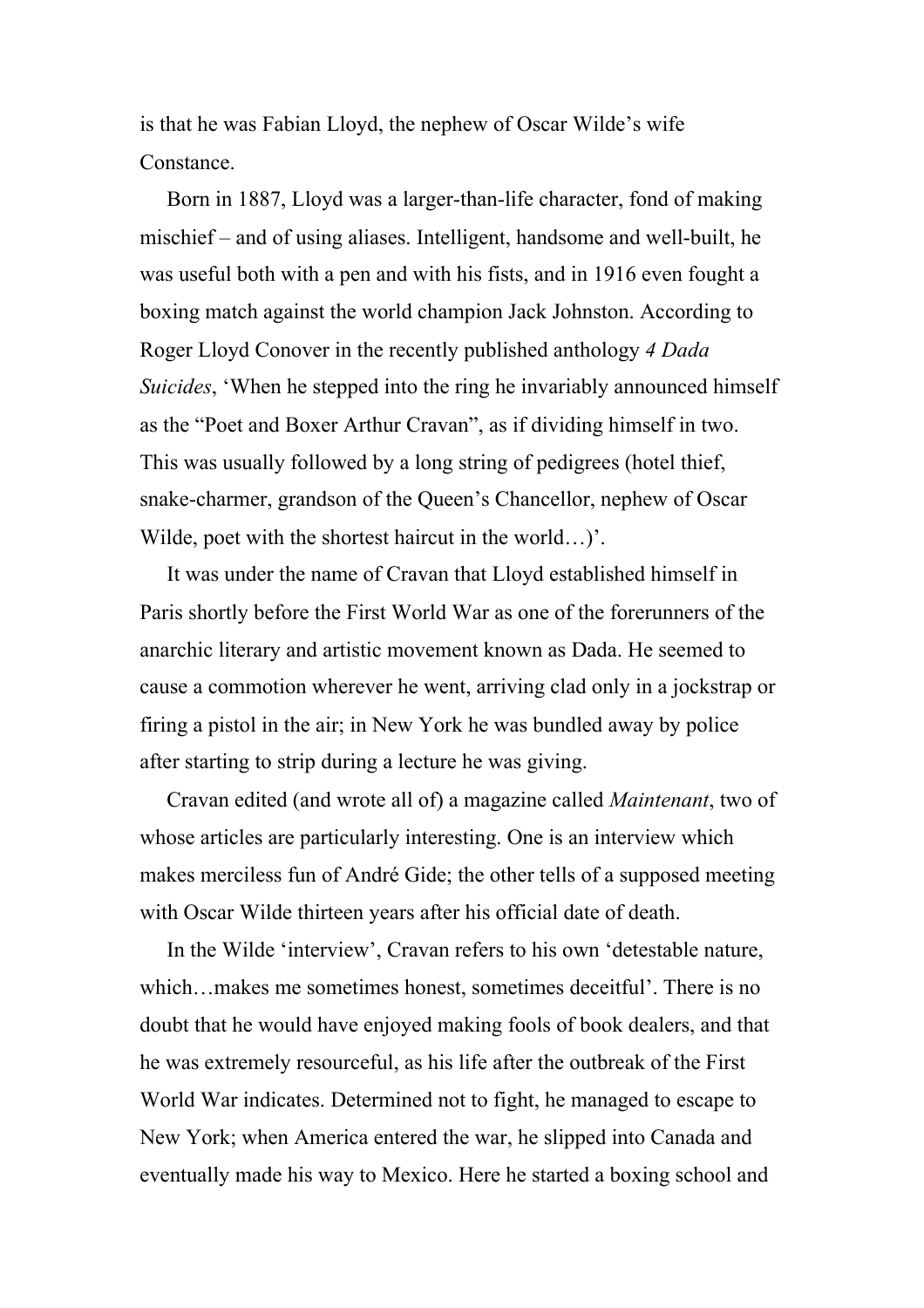wrote to his lover, the Surrealist poet Mina Loy, asking her to join him. The couple were married in January 1918.

 But surviving in Mexico was not easy, and as the war drew to a close Cravan and Loy decided to return to Europe. It was agreed that Loy – now pregnant – would travel ahead to Buenos Aires and Cravan would meet her there. Cravan, however, failed to make the rendezvous: he vanished while sailing a small boat, and was presumed to have drowned.

 But no body was found, and Loy, for one, believed that her husband (an excellent swimmer) was still alive. To fake his own death would have been typical of Cravan, and she was convinced that he would dramatically reappear in a classic piece of performance art. To her lasting sorrow, he was never seen again.

 Or wasn't he? The theory that Cravan and Hope were the same person is based partly on the fact that the first sighting of Hope in New Orleans in 1919 comes suspiciously soon after Cravan's disappearance. Cravan was sexually ambiguous and could make himself agreeable to clergymen or anyone else – and of course his fascination with his Uncle Oscar would have given him the background knowledge he needed to create the forged manuscripts.

 The argument against this runs as follows: how could someone as well-known as Cravan reappear in Paris without anybody recognising him? And if the forgeries were a Dada-ist prank, why did Cravan never claim credit for them?

 Ed Maggs finds this persuasive, though he adds, 'It is feasible that he got so far with the forgeries and then some sort of disaster befell him – he got knocked on the head and thrown into the Seine or something like that. One would love this to be so, because then the forgeries in our archive would be a great Dada work of art.' This would not make them as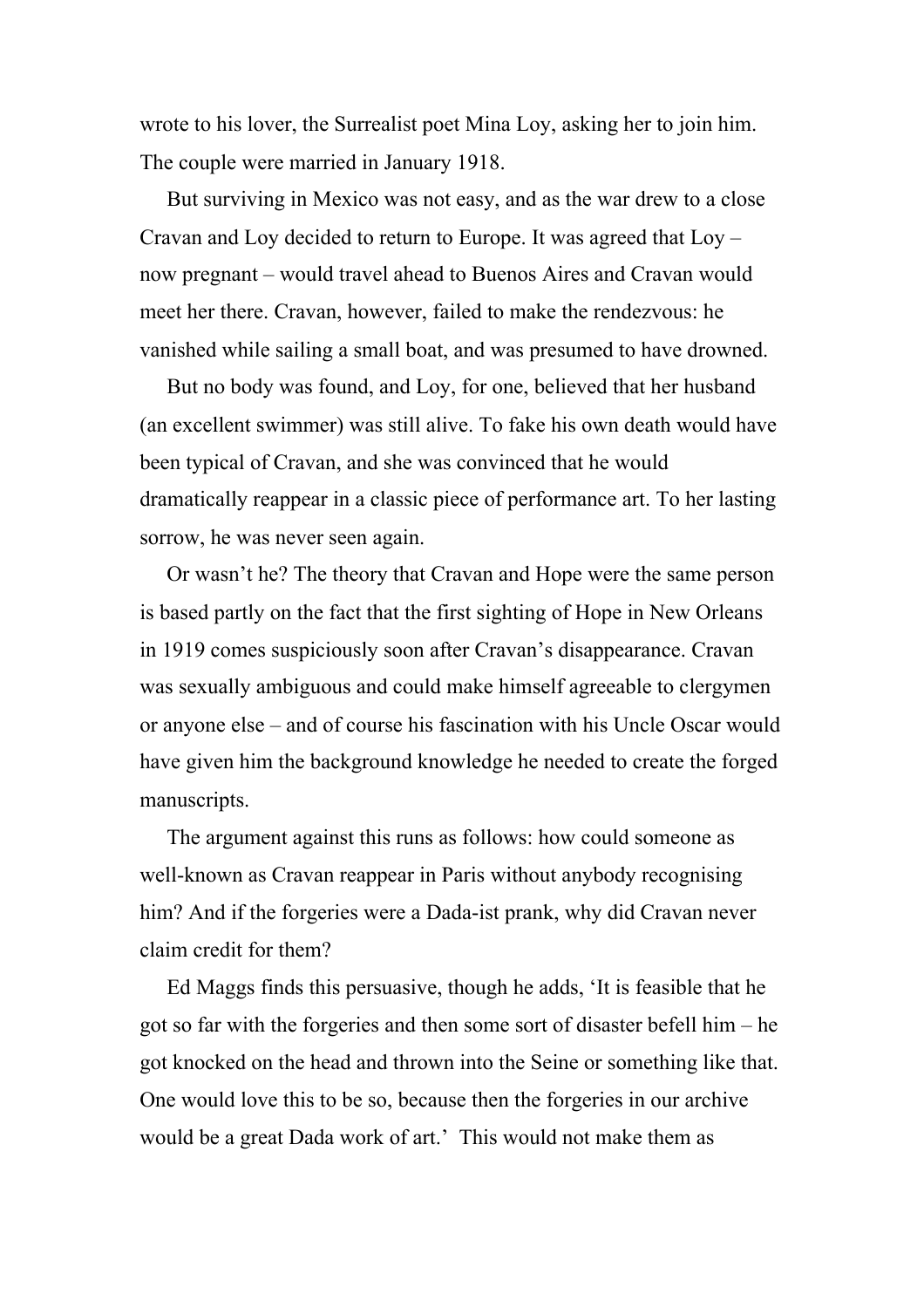valuable as an original Wilde manuscript, but still worth several thousand pounds.

 On the other hand, it is possible that Cravan seriously wanted to disappear, and seriously needed to make money. He and Mina Loy had had a bad time in Mexico, almost starving at one point; perhaps, being a stranger to responsibility, he found the prospect of looking after a family daunting. Forty years after these events a Wilde enthusiast called Guillot de Saix wrote a memoir in which he claimed to have met 'the forger Arthur Cravan' in Paris in the 1930s. Cravan, he said, 'had continued to make a living forging Wilde manuscripts for Charles Carrington, the shady publisher and purveyor of erotica in the rue du Châteaudun.'

 Kim Herzinger acknowledges that there are difficulties with the New York manuscripts, among them a lack of provenance: 'They were bought by a relative of the owner back in 1935, who was a very, very good book collector but not a Wilde expert, and we don't know where he bought them or who from. We're trying to get them authenticated, and we've had some very savvy people look at them: at least two of them are certain that *The Happy Prince* is genuine, though others have been in two minds.' According to Ed Maggs, however, this is being economical with the truth, since he for one made it perfectly clear to Herzinger that he believed *The Happy Prince* to be a fake.

 The final authority will probably be Merlin Holland, Wilde's grandson and an expert on his papers. Holland has so far only seen scans of the manuscripts, but thinks it unlikely that he will be convinced by the actual documents. His prediction is that they will be withdrawn from sale and returned to the owner – 'who will then wait for five years and try to sell them through another channel.'